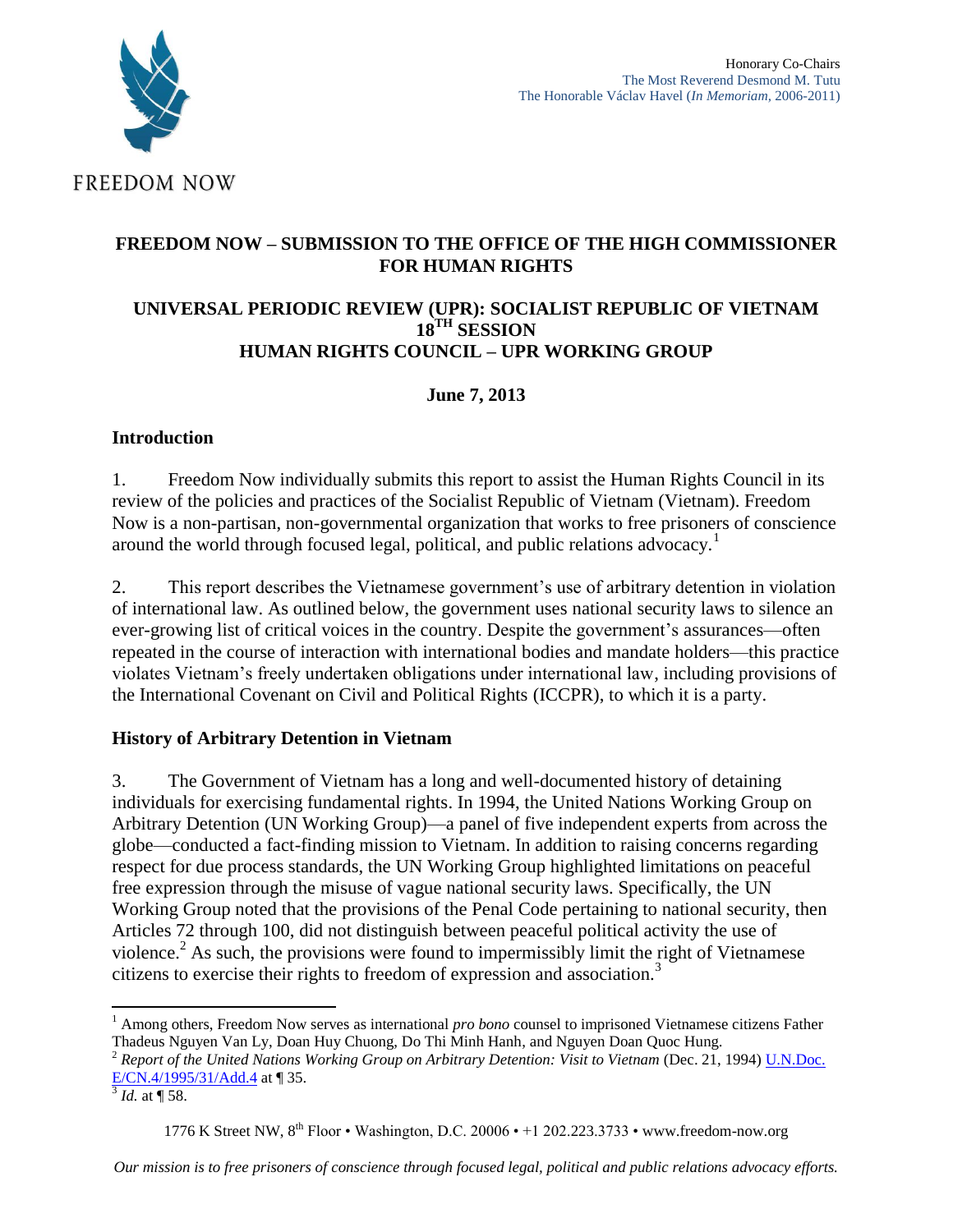4. After receiving repeated follow-up requests, in 2000 the Vietnamese government notified the UN Working Group of revisions to the Penal Code.<sup>4</sup> However, despite the elimination or modification of some of the relevant provisions, Vietnamese authorities have continued to use national security charges, now codified under Articles 78 through 92 and Article 258 of the Penal Code, to punish individuals for exercising fundamental rights, including freedom of expression, association, and religion.

5. In particular, the government has continued to sentence democracy activists and independent religious leaders, such as Catholic Priest Father Thadeus Nguyen Van Ly, to long prison terms. Although only one case among many, the facts of his continued imprisonment are illustrative. Father Ly is one of Vietnam's leading dissidents and proponents of religious freedom and democracy. He has spent roughly 18 of the last 36 years in prison as a result. In 2001, the authorities arrested Father Ly after he submitted written testimony to the United States Commission on International Religious Freedom. The government sentenced him to 15 years in prison on charges including undermining the government's unity policy under Article 87. Released in 2005 after an international outcry over his detention, Father Ly resumed his advocacy and co-founded a number of independent organizations and publications. However, in 2007 the government arrested him again, this time on charges of disseminating propaganda against the state under Article 88. Sentenced to eight more years in prison, Father Ly was released on medical parole in March 2010 after he suffered a series of strokes and developed a brain tumor, but authorities rearrested him 16 months later despite continued health problems.

6. In response to these facts, the UN Working Group held on two occasions that the detention of Father Ly violates international law. In Opinion No. 20/2003 the UN Working Group held that the charges under Article 87 were arbitrary, reminding the government that it had "indicated in several opinions concerning Viet Nam and in the report following its visit to the country, vague and imprecise charges as those mentioned in [A]rticles 87… carry the disadvantage not to allow distinction between violent acts that endanger national security and the peaceful exercise of the rights of freedom of opinion and expression.<sup>55</sup> Similarly, in Opinion No. 6/2010, the UN Working Group found the detention of Father Ly on propaganda charges under Article 88 to be arbitrary and called for his immediate release, emphasizing that his detention "was in response to the peaceful exercise of his freedom of religion and freedom of expression and political speech."<sup>6</sup>

7. Father Ly's case, however, is not unique. The UN Working Group has reached the same conclusion in eight other cases since Vietnam revised its Penal Code. Such cases have included individuals detained under Article 79 (carrying out activities aimed at overthrowing the people's administration), Article 80 (espionage), Article 88 (disseminating propaganda), Article 89 (disrupting national security), and Article 258 (taking advantage of democratic freedoms and rights to abuse the interest of the State).<sup>7</sup> These cases also reveal a pattern of due process

l

<sup>4</sup> *Report of the United Nations Working Group on Arbitrary Detention: 2001* (Dec. 20, 2000) [U.N.Doc.](http://daccess-dds-ny.un.org/doc/UNDOC/GEN/G00/161/45/PDF/G0016145.pdf)  [E/CN.4/2001/14](http://daccess-dds-ny.un.org/doc/UNDOC/GEN/G00/161/45/PDF/G0016145.pdf) at  $\P$  65 – 67.

 $rac{1}{5}$  UN Working Group on Arbitrary Detention, Opinion No. [20/2003.](http://www.unwgaddatabase.org/un/Document.aspx?id=2201)

<sup>&</sup>lt;sup>6</sup> UN Working Group on Arbitrary Detention, Opinion No. [6/2010.](http://www.unwgaddatabase.org/un/Document.aspx?id=2405)

<sup>&</sup>lt;sup>7</sup> UN Working Group on Arbitrary Detention, Opinion Nos.  $42/2012$  (independent labor organizers charged under Article 89)[, 27/2012](http://daccess-dds-ny.un.org/doc/UNDOC/GEN/G12/182/93/PDF/G1218293.pdf?OpenElement) (democracy activists charged under Articles 79 and 88), [46/2011](http://www.unwgaddatabase.org/un/Document.aspx?id=2798) (land rights activists charged under Article 79), [24/2011](http://www.unwgaddatabase.org/un/Document.aspx?id=2806) (rights lawyer charged under Article 88)[, 1/2009](http://www.unwgaddatabase.org/un/Document.aspx?id=2371) (group of activists and bloggers charged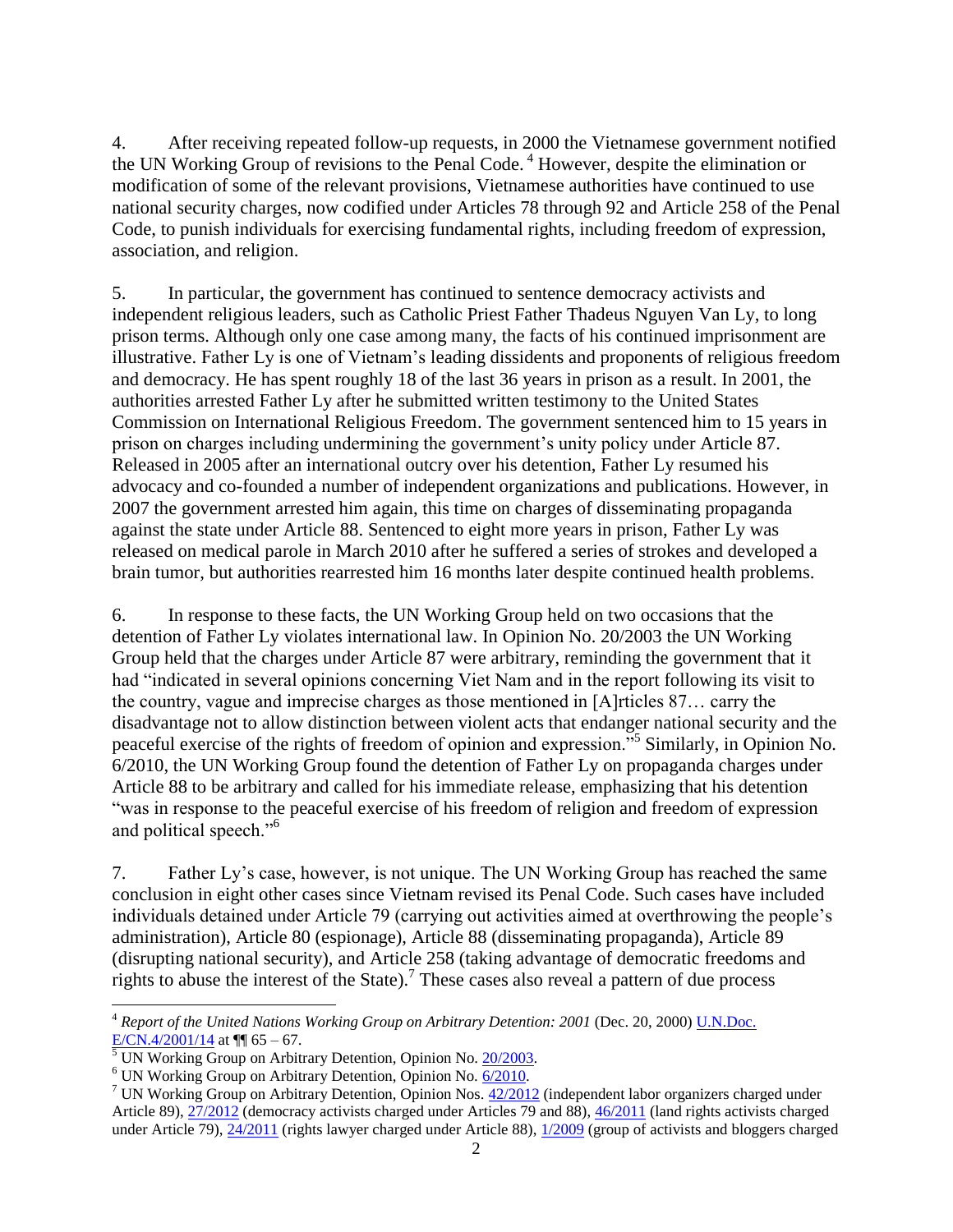violations—in particular, the right to the assistance of legal counsel of one's own choosing, the right to be free from torture or mistreatment, the right to present a defense, and the right to a public hearing are often violated in the course of proceedings against critical voices in the country.<sup>8</sup>

#### **2009 Universal Periodic Review**

9. During the 2009 UPR, the Vietnamese government accepted a series of recommendations broadly related to criminal law reform, engagement with UN bodies, and respect for fundamental human rights. The government accepted the recommendation that it "[e]ngage in dialogue with international experts on legal developments, including on the review of its Penal Code… [and] continue to work to ensure that key pieces of legislation… are consistent with its international human rights treaty commitments."<sup>9</sup> Further, in addition to recognizing the need to "[e]nhance cooperation with the United Nations special procedures," <sup>10</sup> the government accepted a number of recommendations urging it to respect the fundamental freedoms protected under the ICCPR, including fair trial rights and the right to free expression and freedom of religion.<sup>11</sup>

10. However, while the government accepted these broad recommendations related to fundamental human rights, it rejected a number of reasonable, though specific, suggestions. Despite recognizing the need to respect freedom of expression, for example, the government rejected a number of recommendations related to ensuring press freedom and independence.<sup>12</sup> The government also rejected recommendations that specifically addressed arbitrary detention or the imposition of arbitrary limitations on fundamental freedoms.<sup>13</sup>

11. In commenting on the rejected recommendations, the Vietnamese government dismissed concerns regarding limitations on basic rights by noting that the nation's domestic laws "clearly provide for freedom of press and expression in accordance with international law and practice."<sup>14</sup> This statement largely mirrored the government's National Report, which claimed that "laws

 $\overline{\phantom{a}}$ 

with violating, among other provisions, Article 258), [13/2007](http://www.unwgaddatabase.org/un/Document.aspx?id=2340) (democracy and rights activist charged under Article 80), [19/2004](http://www.unwgaddatabase.org/un/Document.aspx?id=2226) (doctor and democracy activist charged under Article 80), an[d 1/2003](http://www.unwgaddatabase.org/un/Document.aspx?id=2182) (lawyer and reform advocate charged under Article 88).

<sup>&</sup>lt;sup>8</sup> See e.g. UN Working Group on Arbitrary Detention, Opinion No. [42/2012](http://daccess-dds-ny.un.org/doc/UNDOC/GEN/G13/112/96/PDF/G1311296.pdf) (independent labor organizers Doan Huy Chuong, Do Thi Minh Hanh, and Nguyen Doan Quoc Hung, were held for long periods in solitary detention and repeatedly beaten, denied access to a lawyer before and during their trial, convicted after closed proceedings at which they were not permitted to present a defense).

<sup>&</sup>lt;sup>9</sup> Report of the Working Group on the Universal Periodic Review, Human Rights Council (Oct. 5, 2009) U.N. Doc. [A/HRC/12/11](http://daccess-dds-ny.un.org/doc/UNDOC/GEN/G09/163/82/PDF/G0916382.pdf) at ¶ 99(11) [*hereinafter* 2009 Report]

 $^{10}$  *Id.* at ¶ 99(22).

<sup>&</sup>lt;sup>11</sup> *Id.* at  $\overline{P}$  99(44) ("Take all necessary steps to ensure that citizens can fully enjoy the rights to freedom of expression and freedom of religion.") *See also Id.* at ¶¶ 99(44, 42, 47, 48, 50, 52, and 53).

<sup>&</sup>lt;sup>12</sup> *Id.* at ¶ 101(referring to ¶ 41(d)) ("Ensure that the media can operate freely and independently."). See also Id. (referring to ¶¶ 35(a), 35(b), 41(e), 47(b), 51(a), 59(b), 63(b), and 63(c)).

<sup>&</sup>lt;sup>13</sup> Among the recommendations that did not enjoy the government's support were: amending the Penal Code "to" ensure that it cannot be applied in an arbitrary manner or prevent the freedom of expression," "ensuring freedom of expression for members of the press without fear of arbitrary arrest or prosecutions," and "allowing individuals to speak out on the political system... releasing all prisoners of conscience... abolish[ing] vague 'national security' provisions such as articles 84, 88, and 258 used to convict those who voice dissent against the Government or its policies." *Id.* at ¶ 101 (referring to ¶¶ 63(c), 64(d), 66(a), and 66(b)).

<sup>&</sup>lt;sup>14</sup> Views on Conclusions and Recommendations, Voluntary Commitments and Replies Presented by the State under *Review*, Human Rights Council (Sept. 16, 2009) Human Rights Council, [UN Doc. A/HRC/12/11/Add.1](http://daccess-dds-ny.un.org/doc/UNDOC/GEN/G09/155/77/PDF/G0915577.pdf) at ¶ 11.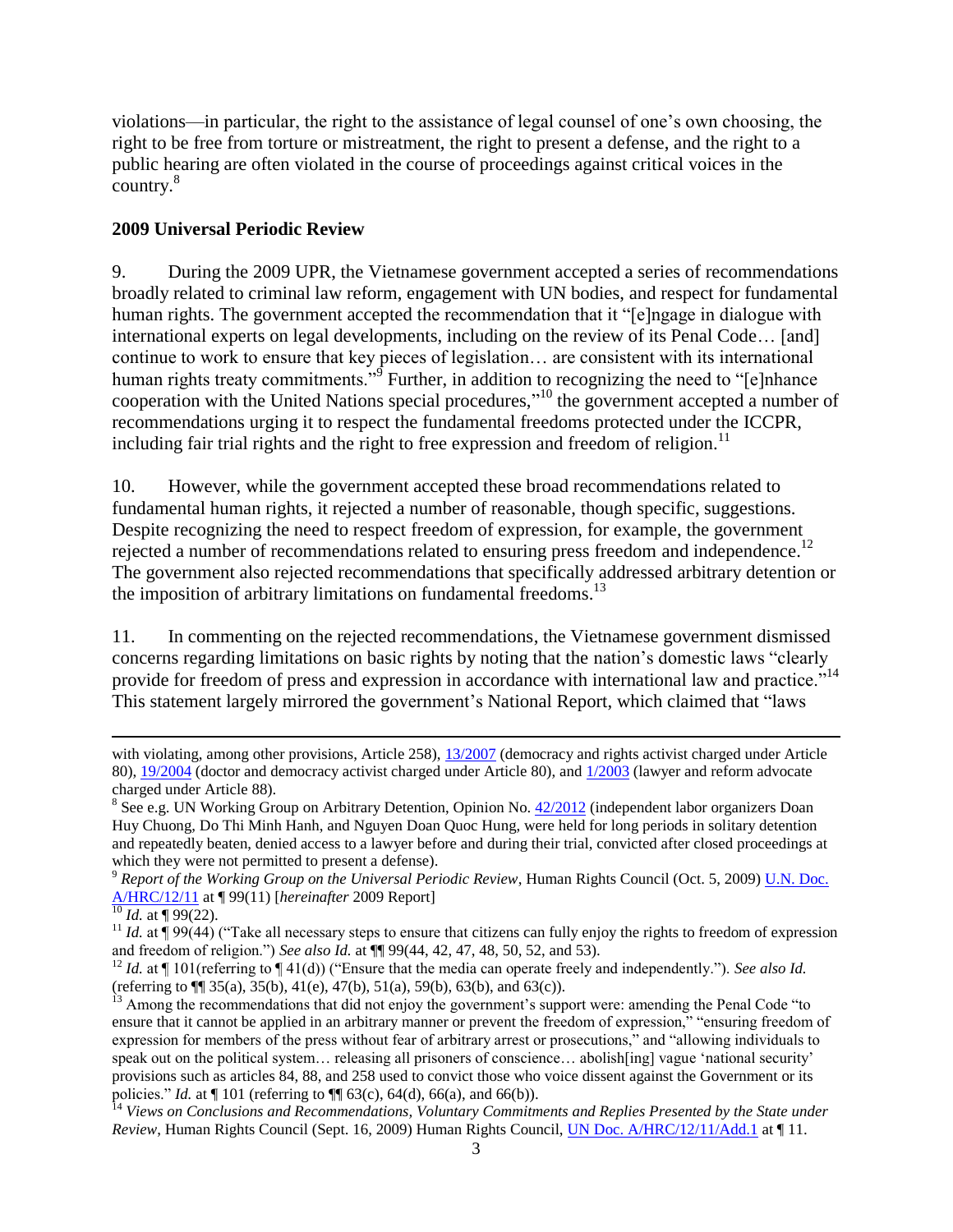related to national security are in conformity with [national] socio-economic and political conditions as well as the international laws that Viet Nam has acceded to," and that there "are no so-called 'prisoners of conscience' and no one is arrested for criticizing the government."<sup>15</sup>

#### **Expanded Use of Arbitrary Detention in Violation of International Law**

12. While the government's recognition during the 2009 UPR that human rights "are the universal values of mankind"<sup>16</sup> is to be welcomed, it must also acknowledge that the continued use of national security charges to punish peaceful dissent is inconsistent with its freely undertaken treaty obligations.

13. Since the 2009 UPR—and especially beginning in 2011 when pro-democracy movements swept across the Middle East and North Africa—rights groups have documented increased incidences of arbitrary detention by the Vietnamese government. The imprisonment of activists in Vietnam rose in 2011 and again in 2012, when the government sentenced at least 40 such individuals to prison terms—a number already surpassed in 2013.<sup>17</sup> The government also appears to have expanded the scope of individuals subject to prosecution on national security charges. In addition to traditional targets of arbitrary detention in Vietnam—such as democracy and religious freedom advocates—musicians, bloggers, rights advocates, and independent union organizers have all faced prosecution on national security charges in recent years.<sup>18</sup> For example, independent labor activists Daon Huy Chuong, Do Thi Minh Hanh, and Nguyen Doan Quoc Hung received sentences in 2010 ranging from seven to nine years in prison under Article 89 (disrupting national security) for attempting to organize striking workers and distributing leaflets with the workers' demands.<sup>19</sup> Similarly, Vietnamese bloggers like Truong Duy Nhat face imprisonment on charges under Article 258 (abusing democratic freedoms) or Article 88 (distributing propaganda). $^{20}$ 

14. Although the Vietnamese government has consistently claimed that the prosecution of activists on national security charges is consistent its international obligations, such claims are demonstrably false. Indeed, the UN Working Group has specifically and repeatedly identified this practice as inconsistent with international law.<sup>21</sup> As the Vietnamese government frequently notes, it is a party to a number of core human rights treaties, including ICCPR, which explicitly protects the right to free expression, freedom of association, freedom of religion, and the right against arbitrary detention.

 $\overline{\phantom{a}}$ <sup>15</sup> 2009 Report, *supra* note 9, at ¶ 75. The government made a similar, though less direct, argument in its National Report when it highlighted the country's "policy to guarantee human rights while strictly punishing violations of the law…" *2009 National Report: Vietnam*, Human Rights Council, UN Doc[. A/HRC/WG.6/5/VNM/1](http://lib.ohchr.org/HRBodies/UPR/Documents/Session5/VN/A_HRC_WG6_5_VNM_1_E.pdf) (Feb. 16, 2009) at ¶ 26.

 $16\,2009$  Report, *supra* note 9, at  $\P\,6$ 

<sup>&</sup>lt;sup>17</sup> *[Testimony of John Sifton, Asia Advocacy Director for Human Rights Watch,](http://docs.house.gov/meetings/FA/FA16/20130411/100637/HHRG-113-FA16-Wstate-SiftonJ-20130411.pdf) Hearing: Highlighting Vietnamese* Government Human Rights Violations in Advance of the U.S.-Vietnam Dialogue (Apr. 11, 2013), US House of Representatives Committee on Foreign Affairs Subcommittee on Africa, Global Health, Global Human Rights, and International Organizations.

<sup>18</sup> See *[2012 Country Reports on Human Rights Practices: Vietnam](http://www.state.gov/documents/organization/204463.pdf)*, U.S. Dept of State, at §§ 1(d) and 2(a).

<sup>&</sup>lt;sup>19</sup> UN Working Group on Arbitrary Detention, Opinion No. [42/2012.](http://daccess-dds-ny.un.org/doc/UNDOC/GEN/G13/112/96/PDF/G1311296.pdf)

<sup>20</sup> *[Vietnamese Blogger Arrested for "Anti-State" Writings,](http://www.rfa.org/english/news/vietnam/blogger-05272013161250.html)* Radio Free Asia (May 27, 2013); *[Bloggers Imprisoned in](http://cpj.org/2013/01/bloggers-imprisoned-in-mass-sentencing-in-vietnam.php)  [Mass Sentencing in Vietnam](http://cpj.org/2013/01/bloggers-imprisoned-in-mass-sentencing-in-vietnam.php)*, Committee to Protect Journalists (Jan. 9, 2013).

<sup>21</sup> See *supra* note 7.